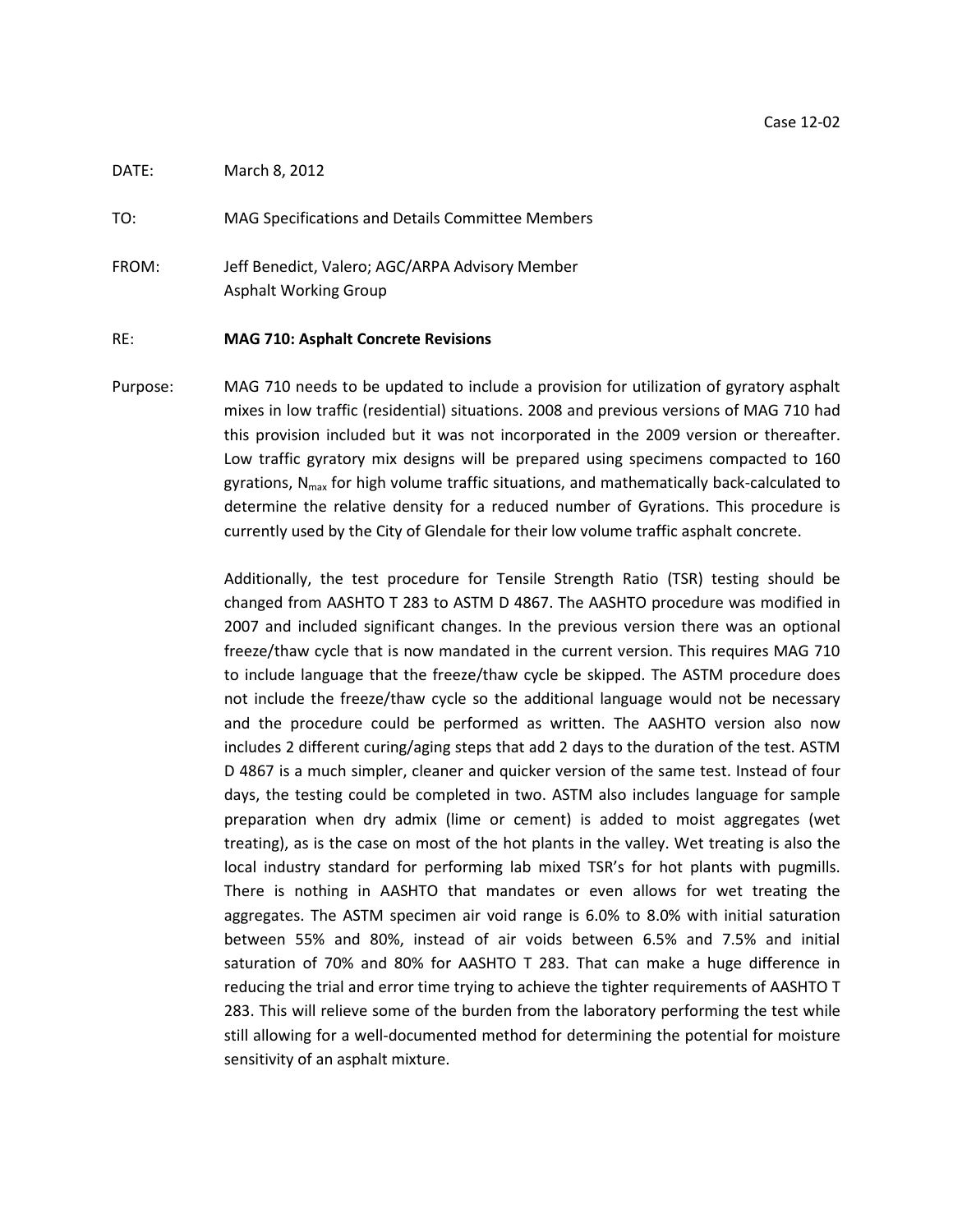Revisions: a) Language was added to Section 710.3.1(5) stating that either gyratory or Marshall mix design method may be used for both high and low traffic conditions.

> b) The reference to AASHTO T 283 was changed to ASTM D 4867 in Section 710.3.1(6).

> c) The test procedure for Tensile Strength Ratio and Dry Tensile Strength in Tables 710-3 and 710-4 was changed from AASHTO T 283 to ASTM D 4867. A small formatting change was made to the bottom of Table 710-4 to evenly distribute the column spacing.

> d) Language was added in Section 710.3.2.2 to describe how the specimens are to be compacted and then volumetrics for other gyration levels calculated.

> e) The test procedure for moisture sensitivity testing in Section 710.3.2.3 was changed from AASHTO T 283 to ASTM D 4867. The comment regarding the freeze/thaw cycle was removed since ASTM D 4867 does not include a freeze/thaw cycle.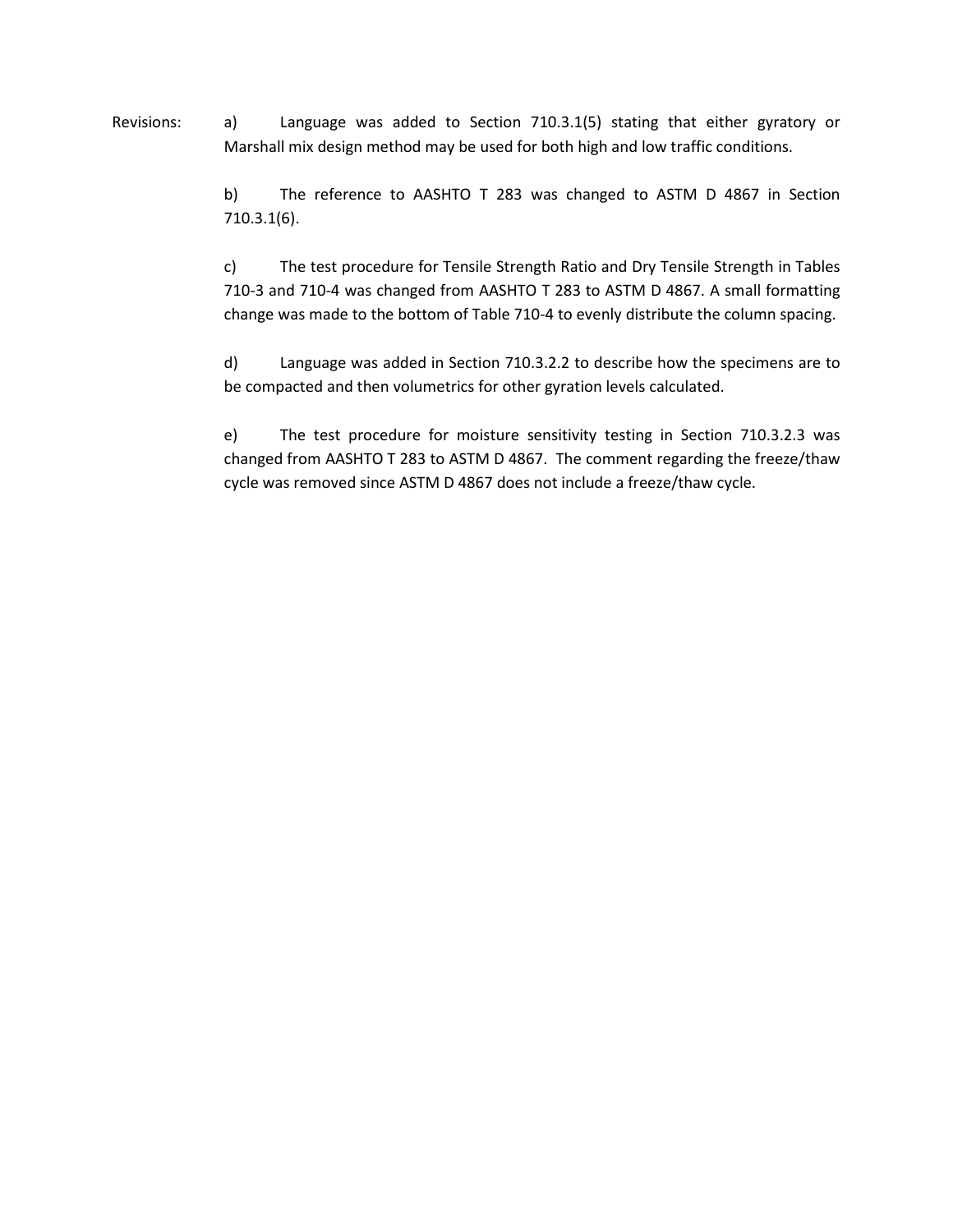#### **ASPHALT CONCRETE**

#### **710.1 GENERAL:**

Asphalt concrete shall be a mixture of asphalt cement and mineral aggregates. Mineral admixture shall be included in the mixture when required by the mix design or by the Engineer. Asphalt concrete shall be produced in accordance with Section 321.

The designation for asphalt concrete mixes shall be based on the nominal maximum aggregate size of the mix. The applicable mix designations are  $3/8$  inch,  $\frac{1}{2}$  inch,  $\frac{3}{4}$  inch and Base (1") mix.

Each mix shall be designed using Marshall or Gyratory compaction methods. Either Gyratory or Marshall Mixes may be used for low or high traffic conditions, as determined by the agency. Low traffic conditions are conditions where the asphalt mix will be subject to low volume and low weight vehicle usage. Examples of this condition are residential streets, most parking lots and residential minor collector streets. High traffic conditions are conditions where the asphalt mix will be subject to high volume and/or heavy weight vehicle usage as found on major collector, arterial and commercial streets. Street classifications (i.e. minor collector and major collector) shall be determined by the specifying agency.

The following table (Table [710-1\)](#page-2-0) displays the recommended lift thickness for various asphalt concrete mix designations found within Section 710. Please note that these recommended lift thicknesses are minimums based on each mix designation's "Nominal Aggregate Size" and the relative coarseness of its gradation. The compacted thickness of layers placed shall not exceed 150% of the Minimum Lift Thickness of Table [710-1](#page-2-0) except as otherwise provided in the plans and specifications, or if approved in writing by the Engineer.

<span id="page-2-0"></span>

| <b>TABLE 710-1</b>                                              |                                                                                |            |  |  |  |  |  |  |
|-----------------------------------------------------------------|--------------------------------------------------------------------------------|------------|--|--|--|--|--|--|
| RECOMMENDED MINIMUM LIFT THICKNESS'S for ASPHALT CONCRETE MIXES |                                                                                |            |  |  |  |  |  |  |
| <b>Asphalt Concrete Mix</b><br>Designation (inches)             | Minimum Lift Thickness Marshall Mixes<br>Minimum Lift Thickness Gyratory Mixes |            |  |  |  |  |  |  |
| 3/8"<br>1.0 inches                                              |                                                                                | 1.5 inches |  |  |  |  |  |  |
| $\frac{1}{2}$ "                                                 | 1.5 inches                                                                     | 2.0 inches |  |  |  |  |  |  |
| 3/4"                                                            | 2.5 inches                                                                     | 3.0 inches |  |  |  |  |  |  |
| Base                                                            | 3.0 inches                                                                     | n/a        |  |  |  |  |  |  |

#### **710.2 MATERIAL:**

**710.2.1 Asphalt Binder:** The asphalt binder specified in this section has been developed for use in desert climate conditions. Should it be utilized in other climates, consideration should be given to adjustments in the asphalt binder selection. The asphalt binder shall be Performance Grade Asphalt conforming to the requirements of Section 711 for PG 70-10, unless otherwise approved by the Engineer or specified differently in the plans or special provisions.

**710.2.2 Aggregate:** Coarse and Fine aggregates shall conform to the applicable requirements of this section. Coarse mineral aggregate shall consist of crushed gravel, crushed rock, or other approved inert material with similar characteristics, or a combination thereof, conforming to the requirements of these specifications.

Coarse aggregate for hot mix asphalt is material retained on or above the No. 4 sieve and Fine aggregate is material passing the No. 4 sieve. Aggregates shall be relatively free of deleterious materials, clay balls, and adhering films or other material that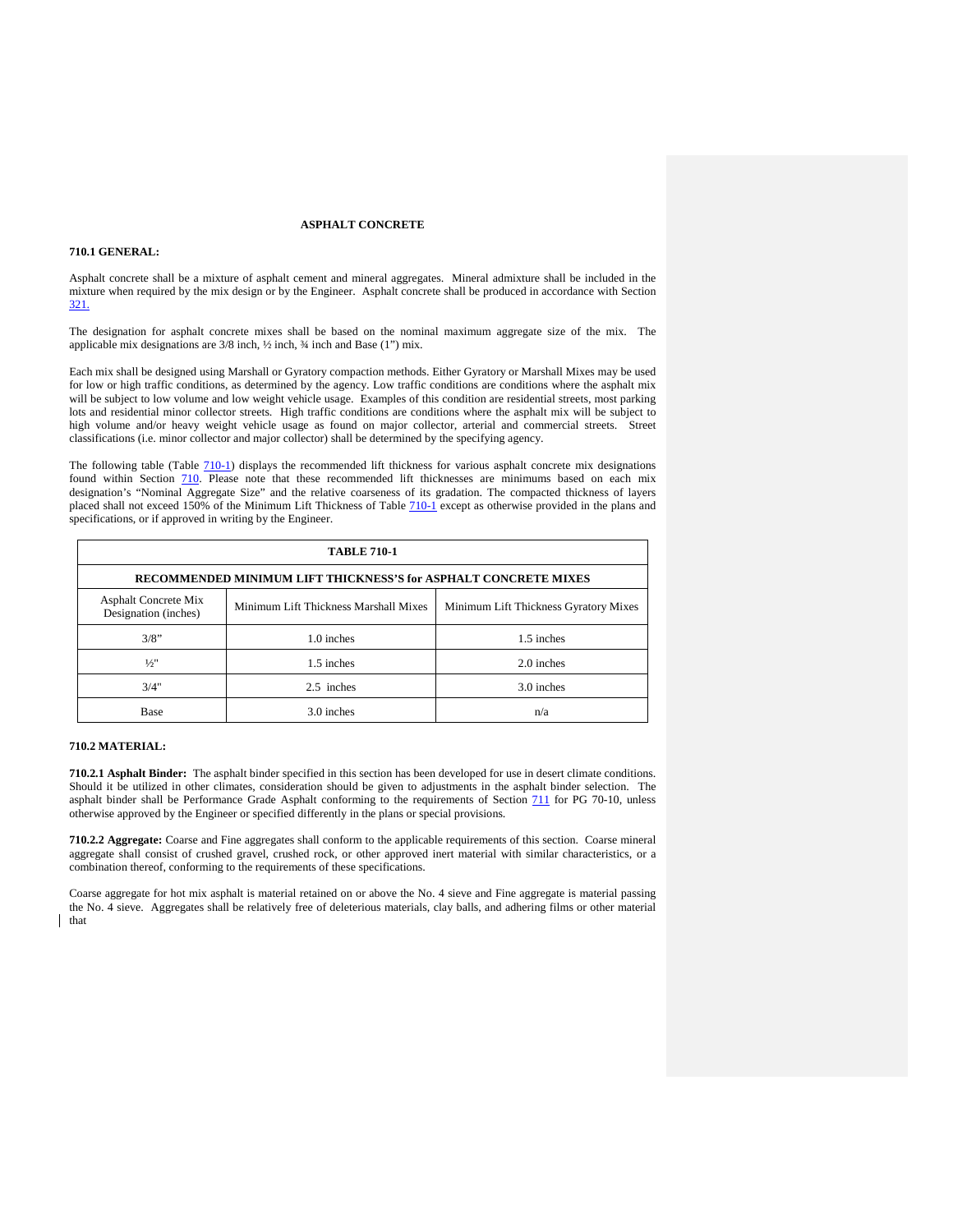prevent coating with the asphalt binder. Coarse and Fine aggregates shall conform to the following requirements when tested in accordance with the applicable test methods.

<span id="page-3-0"></span>

| <b>TABLE 710-2</b>                        |                    |                    |                    |  |  |  |  |  |  |
|-------------------------------------------|--------------------|--------------------|--------------------|--|--|--|--|--|--|
| <b>COARSE/FINE AGGREGATE REQUIREMENTS</b> |                    |                    |                    |  |  |  |  |  |  |
| Characteristics                           | <b>Test Method</b> | Low Traffic        | High Traffic       |  |  |  |  |  |  |
| Fractured Faces, %                        | Arizona 212        | $75$ , 1 or more   | 85, 1 or more      |  |  |  |  |  |  |
| (Coarse Aggregate Only)                   |                    |                    | 80, 2 or more      |  |  |  |  |  |  |
| Uncompacted Voids, % Min.                 | AASHTO T-304,      | 42                 | 45                 |  |  |  |  |  |  |
|                                           | Method A           |                    |                    |  |  |  |  |  |  |
| Flat & Elongated Pieces, % 5:1 Ratio      | <b>ASTM D 4791</b> | $10.0$ Max.        | $10.0$ Max.        |  |  |  |  |  |  |
| Sand Equivalent, %                        | AASHTO T-176       | 50 Min.            | 50 Min.            |  |  |  |  |  |  |
| Plasticity Index                          | AASHTO T-90        | Non-plastic        | Non-plastic        |  |  |  |  |  |  |
| L.A. Abrasion, %Loss                      | AASHTO T-96        | 9 max. @ 100 Rev.  | 9 max. @ 100 Rev.  |  |  |  |  |  |  |
|                                           |                    | 40 max. @ 500 Rev. | 40 max. @ 500 Rev. |  |  |  |  |  |  |
| Combined Bulk Specific Gravity            | AI $MS-2/SP-2$     | $2.35 - 2.85$      | $2.35 - 2.85$      |  |  |  |  |  |  |
| Combined Water Absorption                 | AI $MS-2/SP-2$     | $0 - 2.5%$         | $0 - 2.5%$         |  |  |  |  |  |  |

Tests on aggregates used in asphalt concrete outlined above, shall be performed on materials furnished for mix design purposes and composited to the mix design gradation.

Blend sand (naturally occurring or crushed fines) shall be clean, hard and sound material which will readily accept asphalt binder coating. The blend sand grading shall be such that, when it is mixed with the other mineral aggregates, the combined product shall meet the requirements of Table  $710-2$ .

The natural sand shall not exceed 20 percent for the Marshall mixes and 15 percent for the Gyratory mixes by weight of the total aggregate for a mix.

**710.2.3 Mineral Admixture:** Mineral admixture when used as an anti-stripping agent in asphalt concrete shall conform to the requirements of AASHTO M-17. Mineral admixture used in asphalt concrete shall be dry hydrated lime, conforming to the requirements of ASTM C1097 or Portland cement conforming to ASTM C150 Type II or ASTM C595 Type IP. The amount of hydrated lime or Portland cement used shall be determined by the mix design. The minimum Mineral admixture content within a mix will be 1.00 percent, by weight of total aggregate.

### **710.3 MIX DESIGN REQUIREMENTS:**

**710.3.1 General:** The mix design for asphalt concrete shall be prepared by a laboratory that is accredited through the AASHTO Accreditation Program (AAP) in Hot Mix Asphalt Aggregates and Hot Mix Asphalt. The laboratory shall be under the direct supervision of a Civil Engineer, registered by the State of Arizona, and who is listed by ADOT as a "Qualified Asphaltic Concrete Mix Design Engineer" within ADOT's latest list of approved laboratories. The latest list of approved laboratories is available on ADOT's web page [www.azdot.gov.](http://www.azdot.gov/) The date of the design shall not be older than one year from the date of submittal, unless supportive documentation is provided and approved by the Engineer.

The mix design report shall include the following elements as a minimum.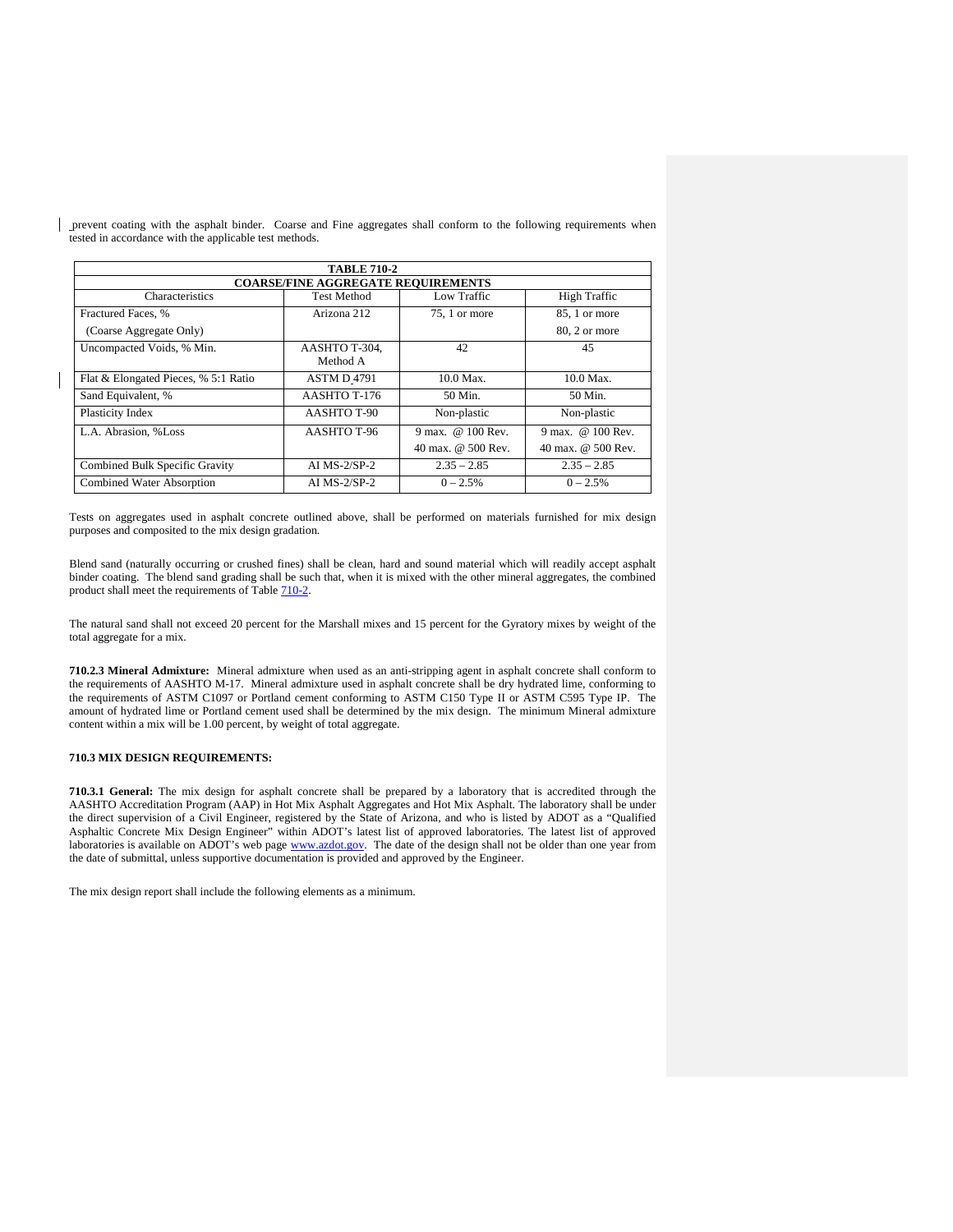(1) The name and address of the testing organization and the person responsible for the mix design report.

(2) The mix plant identification and/or location, as well as the supplier or producer name.

(3) A description of all products that are incorporated in the asphalt concrete along with the sources of all products, including admixtures and asphalt binder, and their method of introduction.

(4) The supplier and grade of asphalt binder, the source and type of mineral aggregate, and the percentage of asphalt binder and mineral admixture used.

(5) The mix design report, whether Gyratory or Marshall, shall state the traffic condition (low or high traffic) and size designation. In all cases Gyratory based mix designs shall be designated as high traffic mixes. Marshall based mix design shall be designated either low or high traffic mixes.

(6) The results of all testing, determinations, etc., such as: specific gravity and gradation of each component, water absorption, sand equivalent, loss on abrasion, fractured coarse aggregate particles, Tensile Strength Ratio (AASHTO T-283ASTM D 4867), Marshall stability and flow, asphalt absorption, percent air voids, voids in mineral aggregate, and bulk density. Historical abrasion values may be supplied on existing sources. The submittal should include a plot of the gradation on the Federal Highway Administration's 0.45 Power Gradation Chart, plots of the compaction curves and the results of moisture sensitivity testing.

(7) The laboratory mixing and compaction temperature ranges for the supplier and grade of asphalt binder used within the mix design.

(8) A specific recommendation for design asphalt binder content and any limiting conditions that may be associated with the use of the design, such as minimum percentages of crushed or washed fine aggregate.

(9) The supplier's product code, the laboratory Engineer's seal (signed and dated), and the date the design was performed.

The mix design shall be submitted to the Agency or Engineer by the Contractor/Supplier for which it was developed as part of his project submittals. Once the mix design has been approved by the agency or Engineer, the Contractor and/or his supplier shall not change plants nor utilize additional mixing plants without prior approval of the Engineer. Any changes in the plant operation, the producer's pit, the asphalt binder, including modifiers in the asphalt binder, or any other item that will cause an adjustment in the mix, shall be justification for a new mix design to be submitted.

**710.3.2 Mix Design Criteria:** The mix design shall be performed by one of two methods, Marshall Mix Design or Gyratory Mix Design. The method shall be specified on the plans, special provisions, or by the Engineer. A minimum of 4 points will be used to establish the mix design results. The oven aging period for both Marshall and Gyratory mix design samples shall be 2 hours.

**710.3.2.1 Marshall Mix Design:** The Marshall Mix Design shall be performed in accordance with the requirements of the latest edition of the Asphalt Institute's Manual, MS-2 "Mix Design Methods for Asphalt Concrete." The mix shall utilize the compactive effort of 75 blows per side of specimen. The mix shall comply with the criteria in Tabl[e 710-3.](#page-5-0)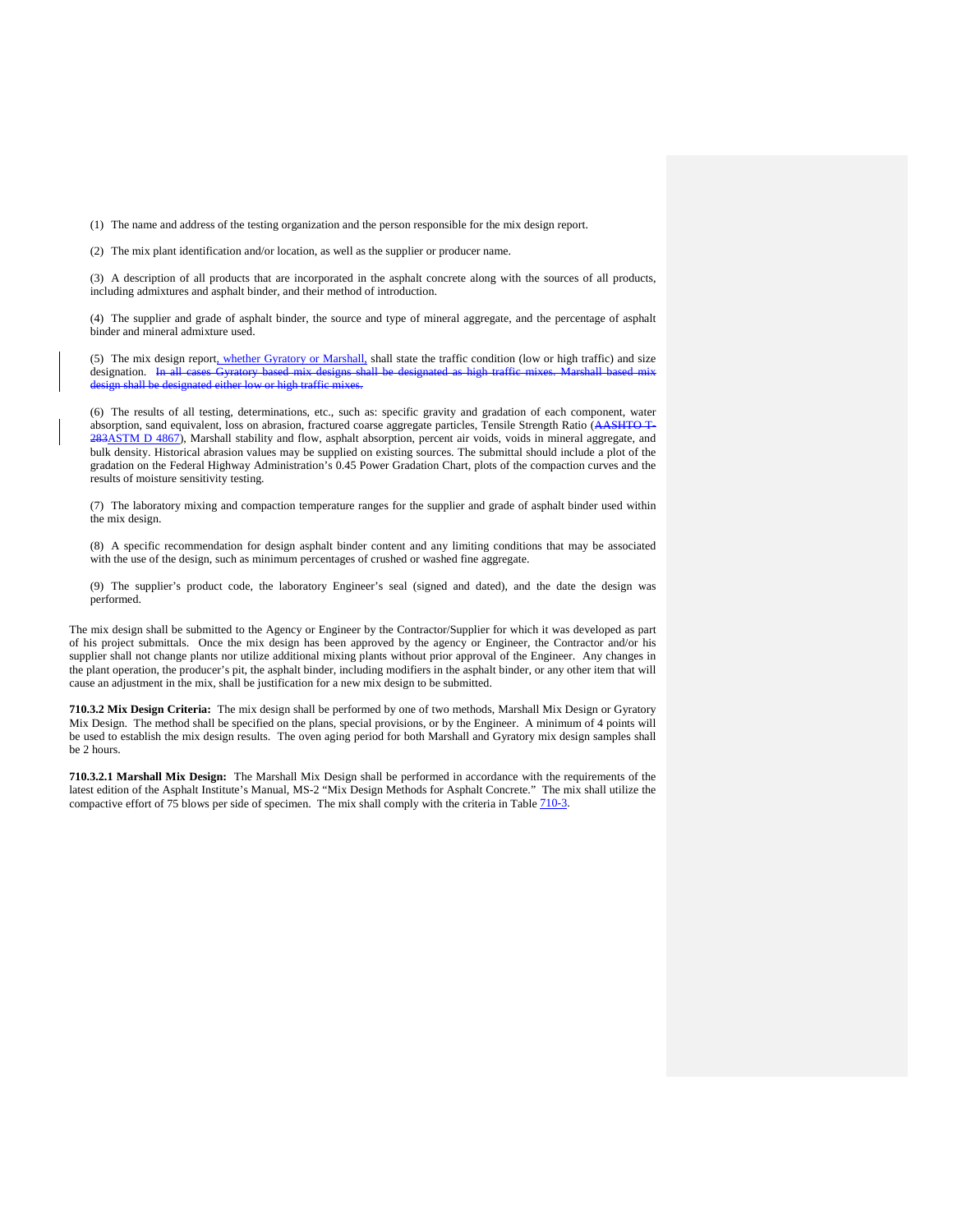<span id="page-5-0"></span>

|    | <b>TABLE 710-3</b>                      |                                     |  |                        |                |                                   |                              |                                      |
|----|-----------------------------------------|-------------------------------------|--|------------------------|----------------|-----------------------------------|------------------------------|--------------------------------------|
|    |                                         | <b>MARSHALL MIX DESIGN CRITERIA</b> |  |                        |                |                                   |                              |                                      |
|    |                                         | <b>Requirements</b>                 |  |                        |                |                                   |                              | <b>Designated Test</b>               |
|    | Criteria                                | $3/8$ " Mix                         |  | $1/2$ <sup>'</sup> Mix | $3/4$ " Mix    | <b>Base</b><br>Mix                |                              | <b>Method</b>                        |
| 1. | Voids in Mineral Aggregate: %,<br>min   | 15.0                                |  | 14.0                   | 13.0           | 12.0                              |                              | AI MS-2                              |
| 2. | Effective Voids: %, Range               | $4.0 \pm 0.2$                       |  | $4.0 \pm 0.2$          | $4.0 \pm 0.2$  | $4.0 \pm 0.2$                     |                              | $AI$ $MS-2$                          |
| 3. | Absorbed Asphalt: %, Range *            | $0 - 1.0$                           |  | $0 - 1.0$              | $0 - 1.0$      | $0 - 1.0$                         |                              | $AI$ $MS-2$                          |
| 4. | Dust to Eff. Asphalt Ratio, Range<br>** | $0.6 - 1.4$                         |  | $0.6 - 1.4$            | $0.6 - 1.4$    | $0.6 - 1.4$                       |                              | AI MS-2                              |
| 5. | Tensile Strength Ratio: %, Min.         | 65                                  |  | 65                     | 65             | 65                                |                              | <b>AASHTO T-</b><br>283ASTMD<br>4867 |
| 6. | Dry Tensile Strength: psi, Min.         | 100                                 |  | 100<br>100             |                | 100                               | AASHTO T<br>283ASTMD<br>4867 |                                      |
| 7. | Stability: pounds, Minimum              | 2,000                               |  | 2,500                  | 2,500          | 3000                              |                              | AASHTO T-245                         |
| 8. | Flow: 0.01-inch, Range                  | $8 - 16$                            |  | $8 - 16$               | $8 - 16$       | $8 - 16$                          |                              | AASHTO T-245                         |
| 9. | Mineral Aggregate Grading Limits        |                                     |  |                        |                |                                   |                              | <b>AASHTO T-27</b>                   |
|    |                                         |                                     |  |                        |                | <b>Percent Passing with Admix</b> |                              |                                      |
|    | <b>Sieve Size</b>                       | 3/8 inch Mix                        |  |                        | $1/2$ inch Mix | 3/4 inch Mix                      |                              | <b>Base Mix</b>                      |
|    | $1-1/4$ inch                            |                                     |  |                        |                |                                   |                              | 100                                  |
|    | 1 inch                                  |                                     |  |                        |                | 100                               |                              | 90-100                               |
|    | $3/4$ inch                              |                                     |  | $90 - 100$<br>100      |                |                                   | 85-95                        |                                      |
|    | $\frac{1}{2}$ inch                      | 100                                 |  |                        | $85 - 100$     |                                   |                              |                                      |
|    | $3/8$ inch                              | $90-100$                            |  |                        | $62 - 85$      | $62 - 77$                         |                              | 57-72                                |
|    | No. 8                                   | $45 - 60$                           |  | $40 - 50$<br>$35 - 47$ |                |                                   |                              | 33-43                                |
|    | No. 40                                  | 10-22                               |  |                        | $10 - 20$      | $10 - 20$                         |                              | $9 - 18$                             |
|    | No. 200                                 | $2.0 - 10.0$                        |  |                        | $2.0 - 10.0$   | $2.0 - 8.0$                       |                              | $1.0 - 7.0$                          |

\* Unless otherwise approved by the Engineer.

\*\* The ratio of the mix design composite gradation target for the No. 200 sieve, including admixture, to the effective asphalt content shall be within the indicated range.

**710.3.2.2 Gyratory Mix Design:** Gyratory Mix Designs shall be performed in accordance with the requirements of latest edition of the Asphalt Institute's SP-2 manual. Mix design laboratory compacted specimens shall be prepared using a gyratory compactor in accordance with AASHTO T-312.

The mix design shall be formulated in a manner described for volumetric mix designs in the current edition of the Asphalt Institute Manual SP-2, except the number of trial blend gradations necessary will be determined by the mix design laboratory. Duplicate gyratory samples shall be prepared at a minimum of four (4) binder contents to select the recommended binder content. The gyratory specimens shall be compacted to 160 gyrations. Volumetric data for the design number of gyrations,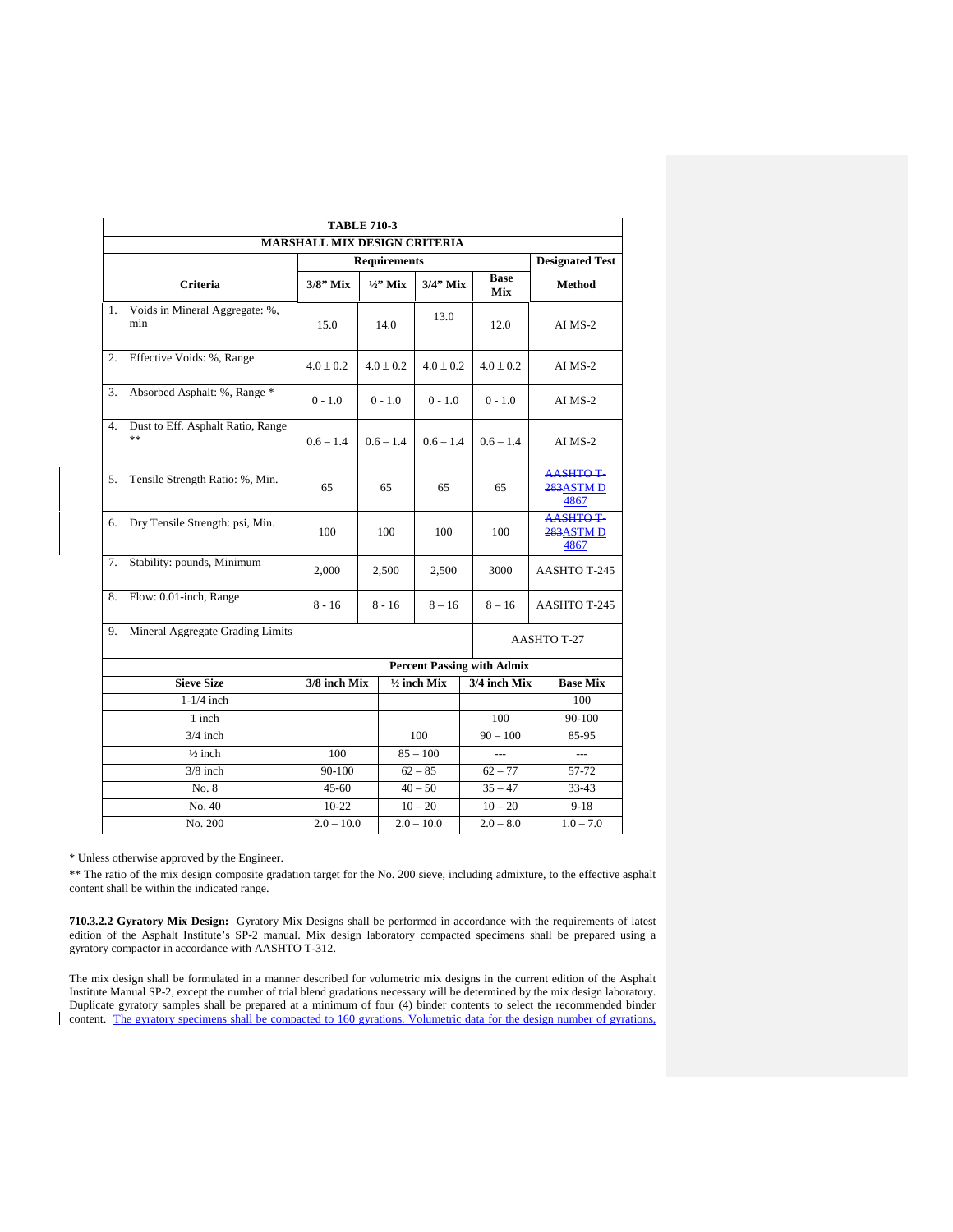## **SECTION 710**

 $N_{\text{des}}$  and the initial number of gyrations,  $N_{\text{ini}}$ , are then back calculated based on the bulk specific gravity,  $G_{\text{mb}}$ , of the  $N_{\text{max}}$ specimens and the height data generated during the compaction process of those same specimens. For Low Traffic designs, volumetric data for 115 gyrations, N<sub>max</sub> for Low Traffic designs, is also back calculated from the specimens compacted to 160 gyrations. The completed mix design shall meet all the mineral aggregate and mix design criteria specified herein.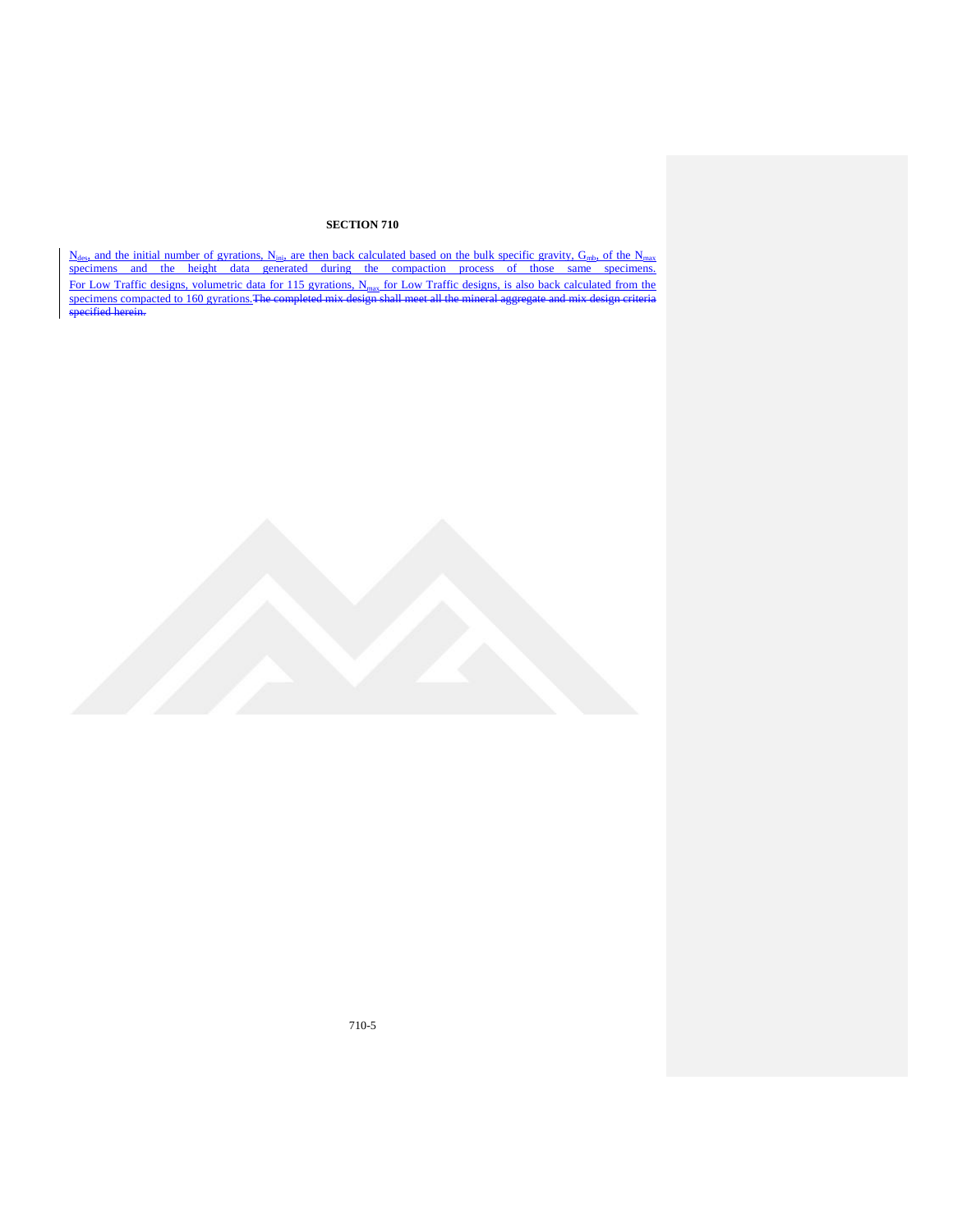### **SECTION 710**

For purposes of design, the number of gyrations shall be 8 for Nini, 100 for Ndes, and 160 for Nmax. The corrected density of the specimens shall be less than 89.0 percent of maximum theoretical density at  $\frac{8 \text{ gyrations}N_{\text{ini}}}{8}$ . The corrected density of the specimens shall be less than 98.0 percent of maximum theoretical density at  $\frac{160 \text{ gyrations}}{160 \text{ gyrations}}$ . The Gyratory mix shall comply with the criteria in Table [710-4.](#page-7-0)

eriteria in Table [710-4.](#page-7-0)

<span id="page-7-0"></span>

|                                     | <b>TABLE 710-4</b>                      |               |                        |                                   |                              |  |  |  |  |
|-------------------------------------|-----------------------------------------|---------------|------------------------|-----------------------------------|------------------------------|--|--|--|--|
| <b>GYRATORY MIX DESIGN CRITERIA</b> |                                         |               |                        |                                   |                              |  |  |  |  |
|                                     | Criteria                                |               | <b>Designated Test</b> |                                   |                              |  |  |  |  |
|                                     |                                         | $3/8$ " Mix   | $\frac{1}{2}$ " Mix    | $3/4$ " Mix                       | <b>Method</b>                |  |  |  |  |
| 1.                                  | Voids in Mineral Aggregate: %,<br>Min.  | 15.0          | 14.0                   | 13.0                              | $AI$ SP-2                    |  |  |  |  |
| 2.                                  | Effective Voids: %, Range               | $4.0 \pm 0.2$ | $4.0 \pm 0.2$          | $4.0 \pm 0.2$                     | AI $SP-2$                    |  |  |  |  |
| 3.                                  | Absorbed Asphalt: %, Range *            | $0 - 1.0$     | $0 - 1.0$              | $0 - 1.0$                         | $AI$ SP-2                    |  |  |  |  |
| 4.                                  | Dust to Eff. Asphalt Ratio, Range<br>** | $0.6 - 1.4$   | $0.6 - 1.4$            | $0.6 - 1.4$                       | $AI$ SP-2                    |  |  |  |  |
| 5.                                  | Tensile Strength Ratio: %, Min.         | 75            | 75                     | 75                                | AASHTOT<br>283ASTMD<br>4867  |  |  |  |  |
| 6.                                  | Dry Tensile Strength: psi, Min.         | 75            | 75                     | 75                                | AASHTO T<br>283ASTMD<br>4867 |  |  |  |  |
| 7.                                  | Mineral Aggregate Grading Limits        |               |                        |                                   | AASHTO T-27                  |  |  |  |  |
|                                     |                                         |               |                        | <b>Percent Passing with Admix</b> |                              |  |  |  |  |
|                                     | <b>Sieve Size</b>                       | 3/8 inch Mix  |                        | $1/2$ inch Mix                    | $3/4$ inch Mix               |  |  |  |  |
|                                     | 1 inch                                  |               |                        |                                   | 100                          |  |  |  |  |
|                                     | $3/4$ inch                              |               |                        | 100                               | 90-100                       |  |  |  |  |
|                                     | $\frac{1}{2}$ inch                      | 100           |                        | 90-100                            | 43-89                        |  |  |  |  |
|                                     | $3/8$ inch                              | 90-100        |                        | 53-89                             |                              |  |  |  |  |
|                                     | No. 8                                   | 32-47         |                        | 29-40                             | 24-36                        |  |  |  |  |
|                                     | No. 40                                  | $2 - 24$      |                        | $3 - 20$                          | $3-18$                       |  |  |  |  |
|                                     | No. 200                                 | $2.0 - 8.0$   |                        | $2.0 - 7.5$                       | $2.0 - 6.5$                  |  |  |  |  |
| 8.                                  | <b>Number of Gyrations</b>              |               | <b>Low Traffic</b>     |                                   | <b>High Traffic</b>          |  |  |  |  |
|                                     | $N_{\rm ini}$                           |               | 7                      |                                   | 8                            |  |  |  |  |
|                                     | $N_{\text{des}}$                        |               | 75                     |                                   | 100                          |  |  |  |  |
|                                     | 115<br>$N_{max}$<br>160                 |               |                        |                                   |                              |  |  |  |  |

\* Unless otherwise approved by the Engineer.

\*\* The ratio of the mix design composite gradation target for the No. 200 sieve, including admixture, to the effective asphalt content shall be within the indicated range.

**710.3.2.3 Moisture Sensitivity Testing:** Moisture sensitivity testing will be performed in accordance with AASHTO ASTM Test Method T283D 4867 for both Marshall and Gyratory mix designs, without the freeze/thaw cycle(s). The minimum required Tensile Strength Ratio is indicated in the tables above.

**Comment [DL1]:** If the ASTM procedure is adopted, there is no freeze/thaw cycle to omit.

- *End of Section* -

710-6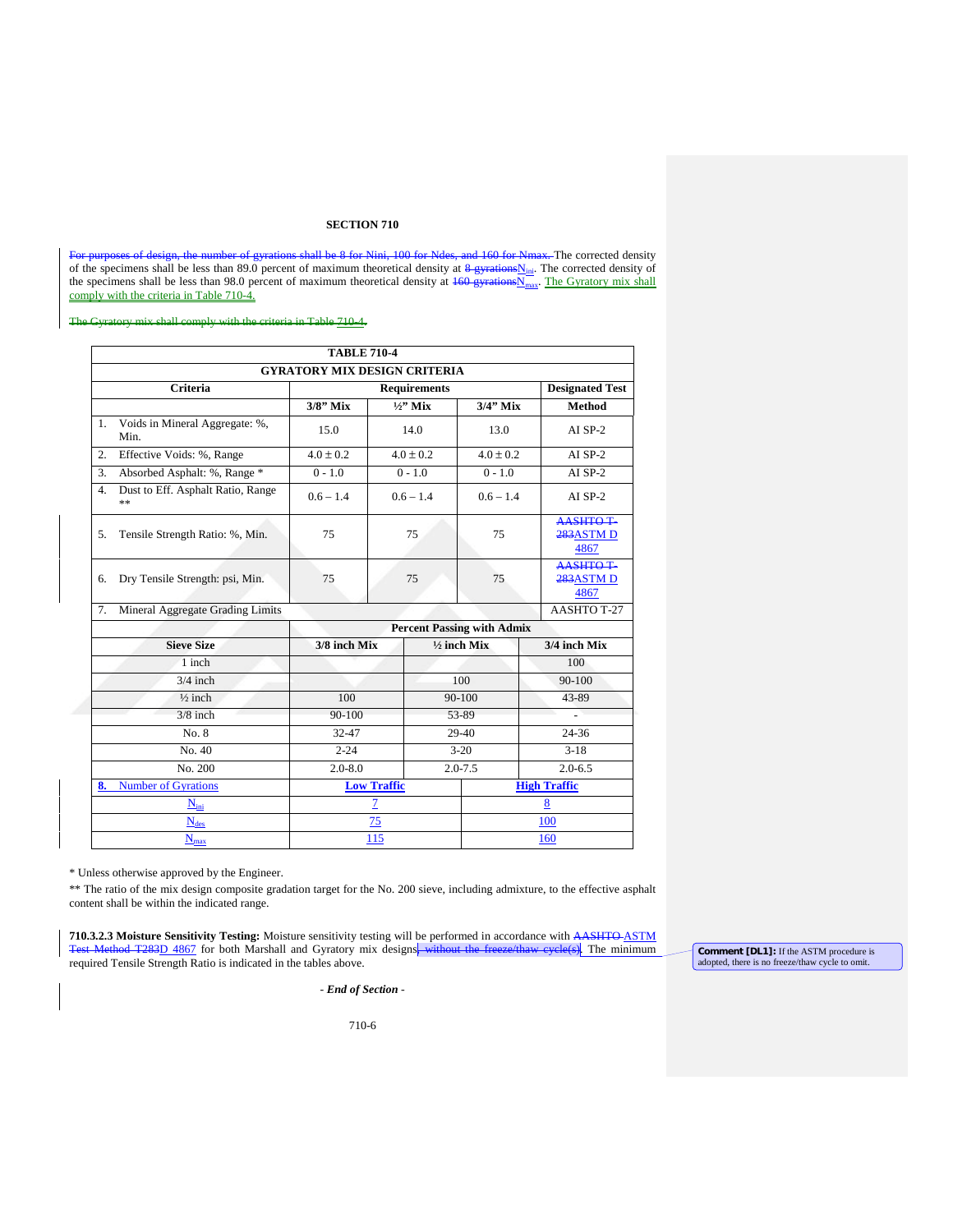## **ASPHALT CONCRETE**

# **710.1 GENERAL:**

Asphalt concrete shall be a mixture of asphalt cement and mineral aggregates. Mineral admixture shall be included in the mixture when required by the mix design or by the Engineer. Asphalt concrete shall be produced in accordance with Section 321.

The designation for asphalt concrete mixes shall be based on the nominal maximum aggregate size of the mix. The applicable mix designations are  $3/8$  inch,  $\frac{1}{2}$  inch,  $\frac{3}{4}$  inch and Base (1") mix.

Each mix shall be designed using Marshall or Gyratory compaction methods. Either Gyratory or Marshall Mixes may be used for low or high traffic conditions, as determined by the agency. Low traffic conditions are conditions where the asphalt mix will be subject to low volume and low weight vehicle usage. Examples of this condition are residential streets, most parking lots and residential minor collector streets. High traffic conditions are conditions where the asphalt mix will be subject to high volume and/or heavy weight vehicle usage as found on major collector, arterial and commercial streets. Street classifications (i.e. minor collector and major collector) shall be determined by the specifying agency.

The following table (Table [710-1\)](#page-8-0) displays the recommended lift thickness for various asphalt concrete mix designations found within Section 710. Please note that these recommended lift thicknesses are minimums based on each mix designation's "Nominal Aggregate Size" and the relative coarseness of its gradation. The compacted thickness of layers placed shall not exceed 150% of the Minimum Lift Thickness of Table [710-1](#page-8-0) except as otherwise provided in the plans and specifications, or if approved in writing by the Engineer.

<span id="page-8-0"></span>

| <b>TABLE 710-1</b>                                              |                                                                                |            |  |  |  |  |  |  |
|-----------------------------------------------------------------|--------------------------------------------------------------------------------|------------|--|--|--|--|--|--|
| RECOMMENDED MINIMUM LIFT THICKNESS'S for ASPHALT CONCRETE MIXES |                                                                                |            |  |  |  |  |  |  |
| <b>Asphalt Concrete Mix</b><br>Designation (inches)             | Minimum Lift Thickness Marshall Mixes<br>Minimum Lift Thickness Gyratory Mixes |            |  |  |  |  |  |  |
| 3/8"                                                            | 1.0 inches                                                                     | 1.5 inches |  |  |  |  |  |  |
| $\frac{1}{2}$ "                                                 | 1.5 inches                                                                     | 2.0 inches |  |  |  |  |  |  |
| 3/4"                                                            | 2.5 inches                                                                     | 3.0 inches |  |  |  |  |  |  |
| <b>Base</b>                                                     | 3.0 inches                                                                     | n/a        |  |  |  |  |  |  |

# **710.2 MATERIAL:**

**710.2.1 Asphalt Binder:** The asphalt binder specified in this section has been developed for use in desert climate conditions. Should it be utilized in other climates, consideration should be given to adjustments in the asphalt binder selection. The asphalt binder shall be Performance Grade Asphalt conforming to the requirements of Section 711 for PG 70-10, unless otherwise approved by the Engineer or specified differently in the plans or special provisions.

**710.2.2 Aggregate:** Coarse and Fine aggregates shall conform to the applicable requirements of this section. Coarse mineral aggregate shall consist of crushed gravel, crushed rock, or other approved inert material with similar characteristics, or a combination thereof, conforming to the requirements of these specifications.

Coarse aggregate for hot mix asphalt is material retained on or above the No. 4 sieve and Fine aggregate is material passing the No. 4 sieve. Aggregates shall be relatively free of deleterious materials, clay balls, and adhering films or other material that prevent coating with the asphalt binder. Coarse and Fine aggregates shall conform to the following requirements when tested in accordance with the applicable test methods.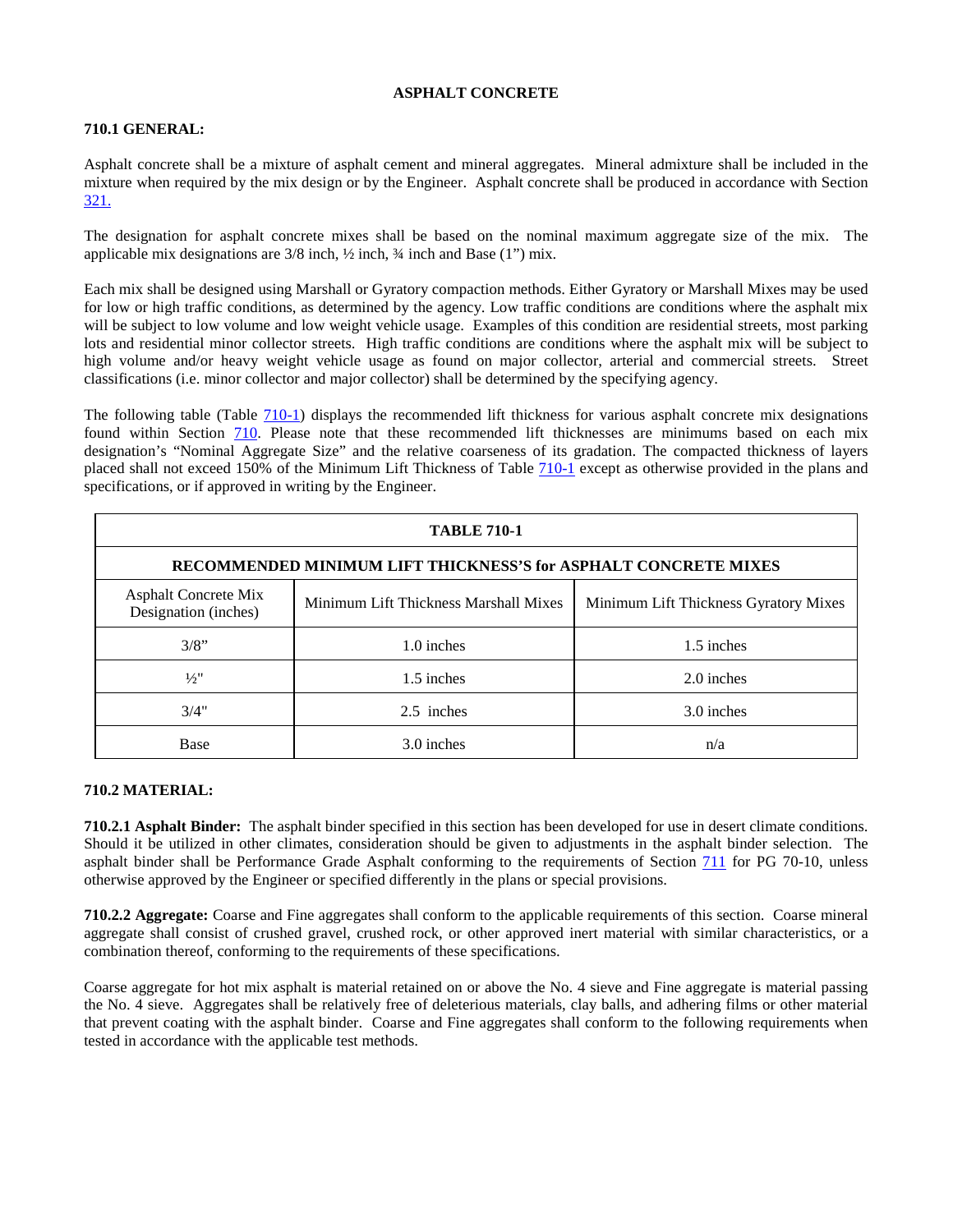<span id="page-9-0"></span>

| <b>TABLE 710-2</b>                        |                           |                    |                     |  |  |  |  |  |
|-------------------------------------------|---------------------------|--------------------|---------------------|--|--|--|--|--|
| <b>COARSE/FINE AGGREGATE REQUIREMENTS</b> |                           |                    |                     |  |  |  |  |  |
| Characteristics                           | <b>Test Method</b>        | Low Traffic        | <b>High Traffic</b> |  |  |  |  |  |
| Fractured Faces, %                        | Arizona 212               | $75$ , 1 or more   | 85, 1 or more       |  |  |  |  |  |
| (Coarse Aggregate Only)                   |                           |                    | 80, 2 or more       |  |  |  |  |  |
| Uncompacted Voids, % Min.                 | AASHTO T-304,<br>Method A | 42                 | 45                  |  |  |  |  |  |
| Flat & Elongated Pieces, % 5:1 Ratio      | <b>ASTM D 4791</b>        | $10.0$ Max.        | 10.0 Max.           |  |  |  |  |  |
| Sand Equivalent, %                        | AASHTO T-176              | 50 Min.            | 50 Min.             |  |  |  |  |  |
| Plasticity Index                          | AASHTO T-90               | Non-plastic        | Non-plastic         |  |  |  |  |  |
| L.A. Abrasion, %Loss                      | AASHTO T-96               | 9 max. @ 100 Rev.  | 9 max. @ 100 Rev.   |  |  |  |  |  |
|                                           |                           | 40 max. @ 500 Rev. | 40 max. @ 500 Rev.  |  |  |  |  |  |
| Combined Bulk Specific Gravity            | AI $MS-2/SP-2$            | $2.35 - 2.85$      | $2.35 - 2.85$       |  |  |  |  |  |
| <b>Combined Water Absorption</b>          | AI $MS-2/SP-2$            | $0 - 2.5\%$        | $0 - 2.5\%$         |  |  |  |  |  |

Tests on aggregates used in asphalt concrete outlined above, shall be performed on materials furnished for mix design purposes and composited to the mix design gradation.

Blend sand (naturally occurring or crushed fines) shall be clean, hard and sound material which will readily accept asphalt binder coating. The blend sand grading shall be such that, when it is mixed with the other mineral aggregates, the combined product shall meet the requirements of Table [710-2.](#page-9-0)

The natural sand shall not exceed 20 percent for the Marshall mixes and 15 percent for the Gyratory mixes by weight of the total aggregate for a mix.

**710.2.3 Mineral Admixture:** Mineral admixture when used as an anti-stripping agent in asphalt concrete shall conform to the requirements of AASHTO M-17. Mineral admixture used in asphalt concrete shall be dry hydrated lime, conforming to the requirements of ASTM C1097 or Portland cement conforming to ASTM C150 Type II or ASTM C595 Type IP. The amount of hydrated lime or Portland cement used shall be determined by the mix design. The minimum Mineral admixture content within a mix will be 1.00 percent, by weight of total aggregate.

# **710.3 MIX DESIGN REQUIREMENTS:**

**710.3.1 General:** The mix design for asphalt concrete shall be prepared by a laboratory that is accredited through the AASHTO Accreditation Program (AAP) in Hot Mix Asphalt Aggregates and Hot Mix Asphalt. The laboratory shall be under the direct supervision of a Civil Engineer, registered by the State of Arizona, and who is listed by ADOT as a "Qualified Asphaltic Concrete Mix Design Engineer" within ADOT's latest list of approved laboratories. The latest list of approved laboratories is available on ADOT's web page [www.azdot.gov.](http://www.azdot.gov/) The date of the design shall not be older than one year from the date of submittal, unless supportive documentation is provided and approved by the Engineer.

The mix design report shall include the following elements as a minimum.

- (1) The name and address of the testing organization and the person responsible for the mix design report.
- (2) The mix plant identification and/or location, as well as the supplier or producer name.

(3) A description of all products that are incorporated in the asphalt concrete along with the sources of all products, including admixtures and asphalt binder, and their method of introduction.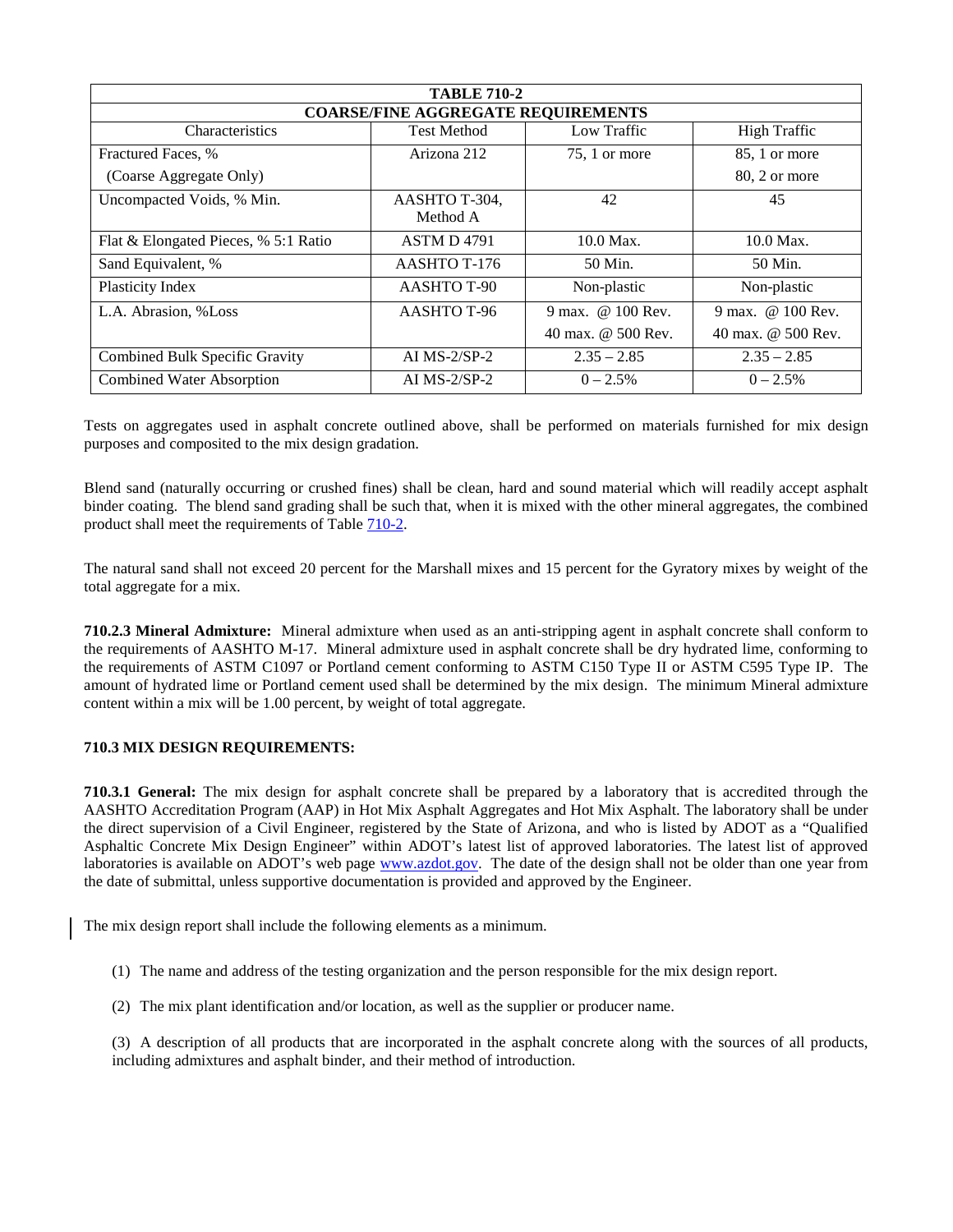(4) The supplier and grade of asphalt binder, the source and type of mineral aggregate, and the percentage of asphalt binder and mineral admixture used.

(5) The mix design report, whether Gyratory or Marshall, shall state the traffic condition (low or high traffic) and size designation.

(6) The results of all testing, determinations, etc., such as: specific gravity and gradation of each component, water absorption, sand equivalent, loss on abrasion, fractured coarse aggregate particles, Tensile Strength Ratio (ASTM D 4867), Marshall stability and flow, asphalt absorption, percent air voids, voids in mineral aggregate, and bulk density. Historical abrasion values may be supplied on existing sources. The submittal should include a plot of the gradation on the Federal Highway Administration's 0.45 Power Gradation Chart, plots of the compaction curves and the results of moisture sensitivity testing.

(7) The laboratory mixing and compaction temperature ranges for the supplier and grade of asphalt binder used within the mix design.

(8) A specific recommendation for design asphalt binder content and any limiting conditions that may be associated with the use of the design, such as minimum percentages of crushed or washed fine aggregate.

(9) The supplier's product code, the laboratory Engineer's seal (signed and dated), and the date the design was performed.

The mix design shall be submitted to the Agency or Engineer by the Contractor/Supplier for which it was developed as part of his project submittals. Once the mix design has been approved by the agency or Engineer, the Contractor and/or his supplier shall not change plants nor utilize additional mixing plants without prior approval of the Engineer. Any changes in the plant operation, the producer's pit, the asphalt binder, including modifiers in the asphalt binder, or any other item that will cause an adjustment in the mix, shall be justification for a new mix design to be submitted.

**710.3.2 Mix Design Criteria:** The mix design shall be performed by one of two methods, Marshall Mix Design or Gyratory Mix Design. The method shall be specified on the plans, special provisions, or by the Engineer. A minimum of 4 points will be used to establish the mix design results. The oven aging period for both Marshall and Gyratory mix design samples shall be 2 hours.

**710.3.2.1 Marshall Mix Design:** The Marshall Mix Design shall be performed in accordance with the requirements of the latest edition of the Asphalt Institute's Manual, MS-2 "Mix Design Methods for Asphalt Concrete." The mix shall utilize the compactive effort of 75 blows per side of specimen. The mix shall comply with the criteria in Table [710-3.](#page-11-0)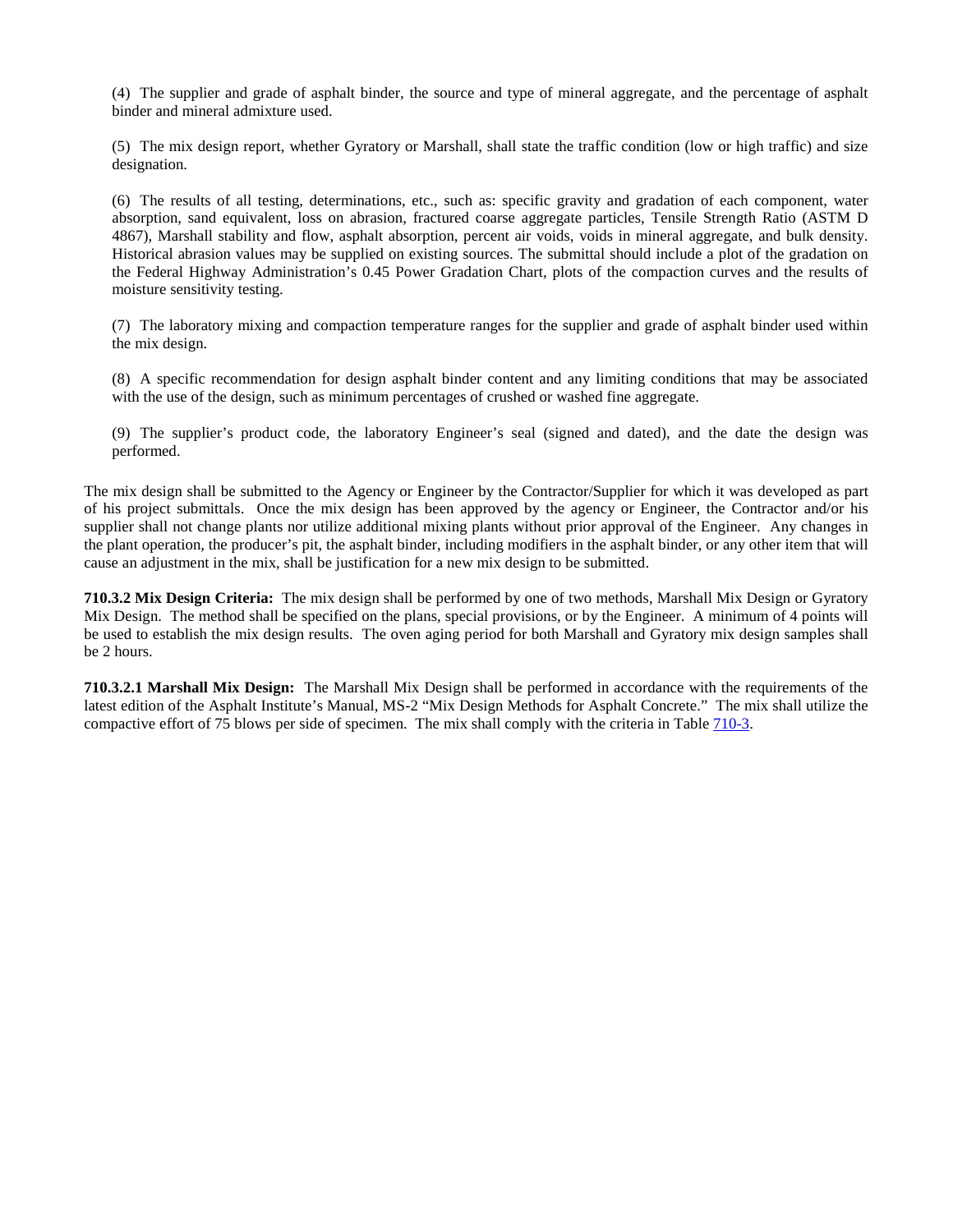<span id="page-11-0"></span>

|                              | <b>TABLE 710-3</b>                            |               |                                                        |                        |               |           |                                   |                     |                     |  |
|------------------------------|-----------------------------------------------|---------------|--------------------------------------------------------|------------------------|---------------|-----------|-----------------------------------|---------------------|---------------------|--|
| MARSHALL MIX DESIGN CRITERIA |                                               |               |                                                        |                        |               |           |                                   |                     |                     |  |
|                              | <b>Requirements</b><br><b>Designated Test</b> |               |                                                        |                        |               |           |                                   |                     |                     |  |
|                              | <b>Criteria</b>                               | $3/8$ " Mix   |                                                        | $1/2$ <sup>*</sup> Mix | $3/4$ " Mix   |           | <b>Base</b><br>Mix                |                     | <b>Method</b>       |  |
| 1.                           | Voids in Mineral Aggregate: %,<br>min         | 15.0          |                                                        | 14.0                   | 13.0          |           | 12.0                              |                     | AI MS-2             |  |
| 2.                           | Effective Voids: %, Range                     | $4.0 \pm 0.2$ |                                                        | $4.0 \pm 0.2$          | $4.0 \pm 0.2$ |           | $4.0 \pm 0.2$                     |                     | $AI$ MS-2           |  |
| 3.                           | Absorbed Asphalt: %, Range *                  | $0 - 1.0$     |                                                        | $0 - 1.0$              | $0 - 1.0$     |           | $0 - 1.0$                         |                     | AI MS-2             |  |
| 4.                           | Dust to Eff. Asphalt Ratio, Range<br>$**$     | $0.6 - 1.4$   |                                                        | $0.6 - 1.4$            | $0.6 - 1.4$   |           | $0.6 - 1.4$                       |                     | $AI$ MS-2           |  |
| 5.                           | Tensile Strength Ratio: %, Min.               | 65            |                                                        | 65                     | 65<br>65      |           | ASTM D4867                        |                     |                     |  |
| 6.                           | Dry Tensile Strength: psi, Min.               | 100           |                                                        | 100                    | 100           |           | 100                               |                     | ASTM D4867          |  |
| 7.                           | Stability: pounds, Minimum                    | 2,000         |                                                        | 2,500                  | 2,500         |           | 3000                              |                     | <b>AASHTO T-245</b> |  |
| 8.                           | Flow: 0.01-inch, Range                        | $8 - 16$      |                                                        | $8 - 16$               | $8 - 16$      |           | $8 - 16$                          | <b>AASHTO T-245</b> |                     |  |
| 9.                           | Mineral Aggregate Grading Limits              |               |                                                        |                        |               |           |                                   |                     | <b>AASHTO T-27</b>  |  |
|                              |                                               |               |                                                        |                        |               |           | <b>Percent Passing with Admix</b> |                     |                     |  |
|                              | <b>Sieve Size</b>                             |               | 3/8 inch Mix<br>3/4 inch Mix<br>$\frac{1}{2}$ inch Mix |                        |               |           |                                   | <b>Base Mix</b>     |                     |  |
|                              | $1-1/4$ inch                                  |               |                                                        |                        |               | 100       |                                   |                     |                     |  |
|                              | 1 inch                                        |               | 100                                                    |                        |               |           | 90-100                            |                     |                     |  |
|                              | $3/4$ inch                                    | 100           |                                                        | $90 - 100$<br>85-95    |               |           |                                   |                     |                     |  |
|                              | $\frac{1}{2}$ inch                            | 100           | $85 - 100$                                             |                        |               |           | $---$                             |                     |                     |  |
|                              | $3/8$ inch                                    | 90-100        |                                                        |                        | $62 - 85$     | $62 - 77$ |                                   | 57-72               |                     |  |
|                              | No. 8                                         | $45 - 60$     |                                                        |                        | $40 - 50$     | $35 - 47$ |                                   |                     | 33-43               |  |
|                              | No. 40                                        | $10 - 22$     |                                                        |                        | $10 - 20$     |           | $10 - 20$                         |                     | $9 - 18$            |  |
|                              | No. 200                                       | $2.0 - 10.0$  |                                                        |                        | $2.0 - 10.0$  |           | $2.0 - 8.0$                       |                     | $1.0 - 7.0$         |  |

\* Unless otherwise approved by the Engineer.

\*\* The ratio of the mix design composite gradation target for the No. 200 sieve, including admixture, to the effective asphalt content shall be within the indicated range.

**710.3.2.2 Gyratory Mix Design:** Gyratory Mix Designs shall be performed in accordance with the requirements of latest edition of the Asphalt Institute's SP-2 manual. Mix design laboratory compacted specimens shall be prepared using a gyratory compactor in accordance with AASHTO T-312.

The mix design shall be formulated in a manner described for volumetric mix designs in the current edition of the Asphalt Institute Manual SP-2, except the number of trial blend gradations necessary will be determined by the mix